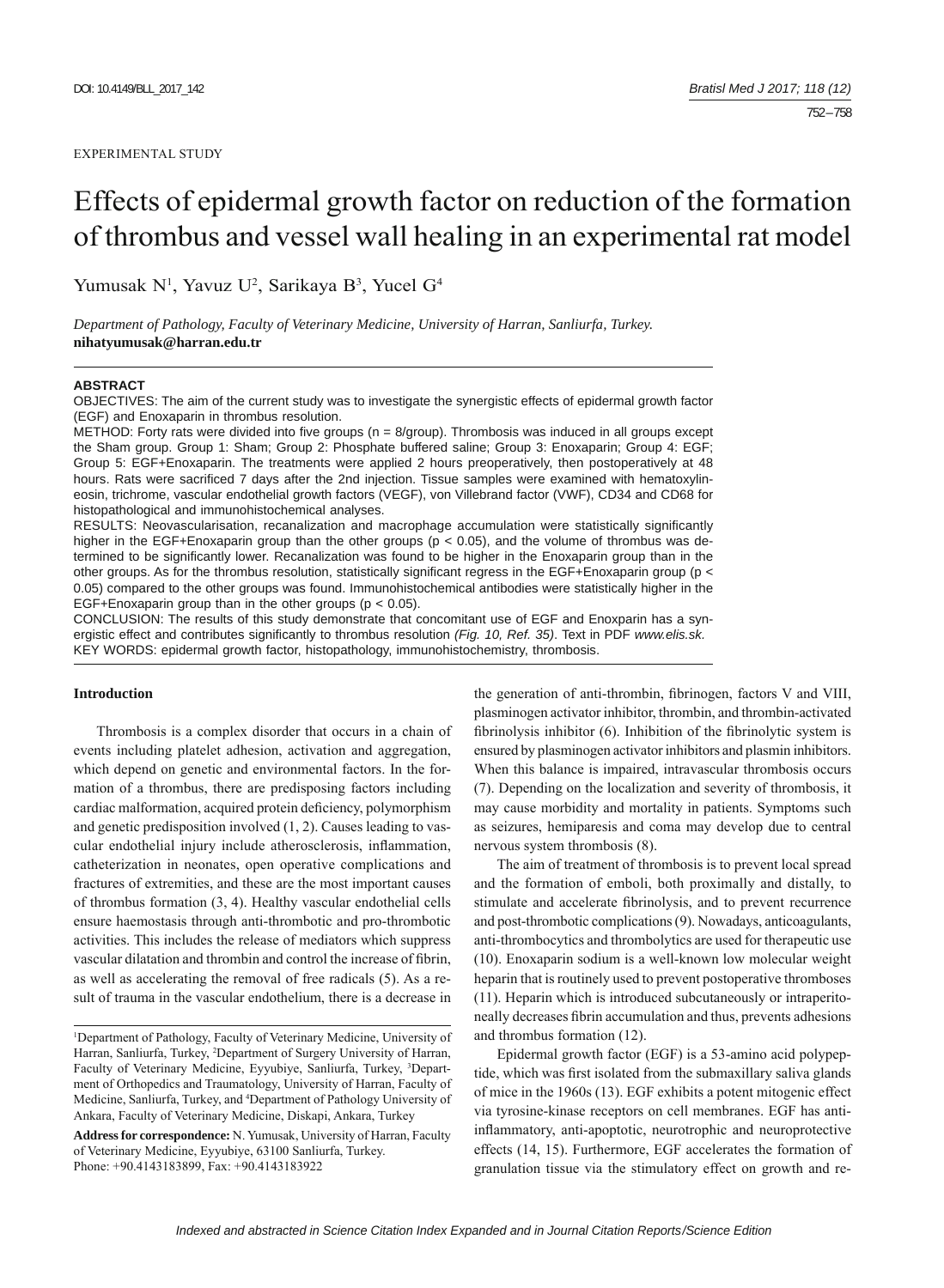production of fibroblasts, keratinocytes and vascular endothelial cells. It enhances epithelisation and stimulates the formation of new vessels (16, 17). The wound healing activity of EGF occurs through the mitogenic effect of binding to specific cell membrane receptor (HER-1) and adhering particularly to epithelial tissue, fibroblasts and vascular endothelial cells (13, 18).

Enoxaparin is used in the treatment of thrombosis resulting from trauma-induced vascular endothelial injury, as a known anticoagulant and EGF has proven positive effects on wound healing. Therefore, the aim of this study was to investigate the potential synergic effects of enoxaparin and EGF on the formation of thrombus.

# **Materials and methods**

# *Animals*

The study included a total of 40 Wistar albino rats, each weighing 250–300 g and aged 9–10 weeks. The rats were given a 1-week period of adaptation to laboratory conditions before the study. The animals were kept in polypropylene cages in an environment of 21  $\pm$  2 °C room temperature, humidity 65–70 % and a 12-hour light/ dark cycle. They were fed standard feed and water. All the experimental phases were conducted in accordance with the approval and supervision of the Local Ethics Committee on the breeding and use of national laboratory animals. All procedures were in compliance with the principles of the Declaration of Helsinki for laboratory animals (IRB Approval No.: 2017/002-01-04).

#### *Organization of the thrombosis model*

The thrombosis model in rats was organized as in previous studies (19). General anaesthesia was administered under aseptic conditions as intramuscular (IM) 90 mg/kg of ketamine and 10 mg/ kg of xylazine. The right posterior femoral artery of each rat was used for the thrombosis model. The vessel was exposed through the incision made in the region and freed from the surrounding tissue. A tampon impregnated with 20 % Ferric Chloride (FeCl) was topically applied, as specified in literature, on the vessel as shown in Figure 1. To prevent the FeCI causing any damage to surrounding muscular and nervous tissues, the tampon was surrounded

with aluminium foil as shown in Figure 1A. When cyanosis was observed on the vessel (Fig. 1B), the tampon was removed and the wounds of the experimental animals were left for secondary healing following appropriate wound site closure.

#### *Study design*

The rats were randomly divided into 5 groups of 8. With the exception of the Sham group (Group 1) the thrombosis model and treatment was applied to the other 4 groups as follows:. Group 1 Sham): No damage was induced.

Group 2 (PBS): 1 ml of PBS was administered intraperitoneally (IP).

Group 3 (Enoxaparin): Subcutaneous (SC) injection of Enoxaparin Sodium (Clexane®, Sanofi -Aventis) at a dose of 2 mg/kg.

Group 4 (EGF): 1 ml of EGF (Heberprot-P© 75 μg) was administered IP.

Group 5 (EGF+Enoxaparin): Enoxaparin Sodium (Clexane®, Sanofi -Aventis) at a dose of 2 mg/kg was administered SC and 1 ml of EGF was administered IP.

The initial treatments were applied 2 hours preoperatively, then a second treatment was applied at 48 hours postoperatively. The rats were sacrificed on the 7th day after the second treatment. The right femoral region, where the thrombosis was induced, was incised and the damaged vessel was dissected. Tissue samples were fixed in 10 % neutral formaldehyde (pH  $7.2-7.4$ ) for histopathological and immunohistochemical studies.

#### *Histopathological examination*

The fixed vascular tissues were soaked under running water to remove the formaldehyde and were then dehydrated with increasing grades of ethanol (50 %, 75 %, 96 %, 100 %) in an automated tissue follow-up device. Xylol staining was applied and the samples were blocked in a paraffin embedding device. Of the slices 4 microns in thickness cut from these blocks, the first three slices and every tenth slice were transferred onto a microscope slide via Leica RM 2125 RT for examinations under light microscope. The prepared preparations were passed through a graded alcohol and xylol series and then stained with hematoxylin-eosin



**Fig. 1. Vessel injury site and developing thrombosis model. (A) – Vessel injury application by FeCI to femoral vessel. (B) – Color change site of FeCl3 injury 20-min after application.**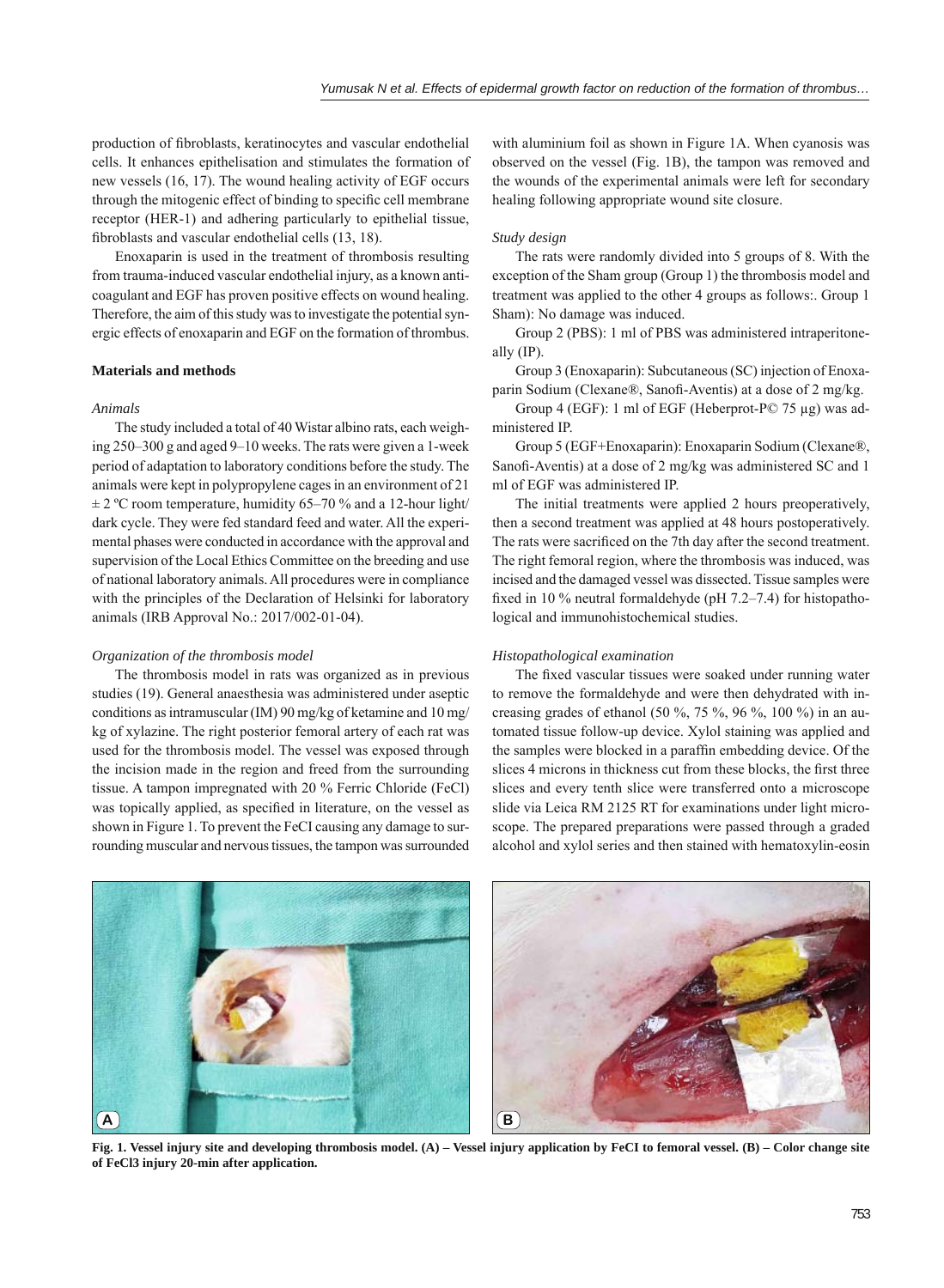752 – 758



**Fig. 2. Evaluation of histopathological changes, HE and trichrome staining. (A) – Sham group, with no vessel injury, normal vessel structure, trichrome staining. (B) – Control group, with injury and no treatment, occlusive thrombus in vessels (stars), trichrome staining. (C) – Partial resolution of thrombi, formation of new channels around the vessel wall (arrows) and adjacent to lumen area in Enoxaparin group, HE staining. (D) – Formation of new capillary around the thrombi (red arrows) in EGF, HE staining. (E–F) – EGF+Enoxaparin group, near-complete resolution of the thrombi, new capillary formation (red arrows), new channels (black arrows) and recovery in the vessel wall (red stars), HE staining.**

(HE) and trichrome staining. All samples were examined under a high-resolution light microscope (Olympus DP73 camera, Olympus BX53-DIC microscope; Tokyo, Japan) at x40 to x100 magnification for thrombosis wall diameter, neovascularisation localized around the thrombus and formation of new canals within the thrombus. The differences between the groups were evaluated.

#### *Immunohistochemical examination*

Neovascularisations around the thrombus were stained using vWF, VEGF and CD34 primary antibodies, to determine an increase in endothelial cells around the thrombus. CD68 primary antibody was used to determine macrophage intensity in this region, Accordingly, slices 4 microns in thickness were cut from the paraffin blocks and transferred onto Poly-L-lysine-coated microscope slides; after routine deparaffinization and rehydration methods. Staining was applied in accordance with the

streptavidin-biotin-peroxidase complex (ABC) method (Zymed, Histostain Plus Kit, California, USA). For antigenic retrieval in tissues, heat treatment with citrate buffer (pH 6.0) was applied in a microwave oven for 20 minutes. Endogenous peroxidise activation within the tissues was blocked for 10 minutes with 0.3 % hydrogen peroxide in methanol within 0.01M PBS. Prior to primary antibodies, the tissues were incubated with 5 % normal goat serum for 30 minutes and protein blocking was performed. Then with incubation for 60 minutes, the slices were marked with anti-VWF (1 : 200; 36B11, Leica, Newcastle, UK), anti-VEGF (1 : 50; ab32152, Abcam, Cambridge, UK), CD68 (1 : 100; 514H12, Leica, Newcastle, UK) and CD34 (1 : 100; QBEnd/10, Leica, Newcastle, UK) primary antibodies under room temperature. Then the tissues were incubated for 30 minutes with rabbit antimouse biotinylated secondary antibody, and left for a further 30 mins incubation with streptavidin-peroxidase conjugate. In order to make the reaction visible, diaminobenzidine (DAB, Dako/ Denmark) chromogen was dropped onto the slices and left for 10 minutes. Finally, after staining with hematoxylin for posterior staining, the samples were soaked under running water. The tissues were passed through graded alcohol and xylol series and then adhered using Entellan. The whole staining procedure was conducted under room temperature and in humidity chambers. In the staining phases, PBS solution was used to soak the slices. The obtained data were evaluated under high-resolution microscope (Olympus DP73 camera, Olympus BX53-DIC microscope; Tokyo, Japan). For each sample, immunopositive cells determined at x40 and x100 magnifications were counted, recorded and then statistically evaluated.

## *Statistical analysis*

All data analyses were applied using SPSS vn 24.0 for Windows software. Conformity to normal distribution of the data was tested using the Shapiro–Wilk Test. In the comparison of variables without normal distribution in more than two groups, the Kruskal Wallis test and Dunn's multiple comparison tests were used. Median (25–75 %) values were used as descriptive statistics. A value of  $p \le 0.05$  was accepted as statistically significant.

#### **Results**

#### *Histopathological results*

A statistically significant histological level of regression in thrombus resolution in the EGF + Enoxaparin group compared to the control and other groups was also statistically determined on figures ( $p < 0.05$ ) (Fig. 2). The volume of thrombus was significantly lower in the EGF+Enoxaparin group compared to the other groups ( $p < 0.05$ ) (Fig. 3). A significant regression in volume of thrombus was determined in the Enoxaparin group compared to the EGF and control groups ( $p < 0.05$ ) (Fig. 4). Recanalization formations were found to be significantly higher in the EGF+Enoxaparin group compared to the other groups ( $p < 0.05$ ). Recanalization formations were significantly higher in the Enoxaparin thrombosis group compared to the EGF and control groups  $(p < 0.05)$  (Fig. 5). Neovascularizations were at the highest level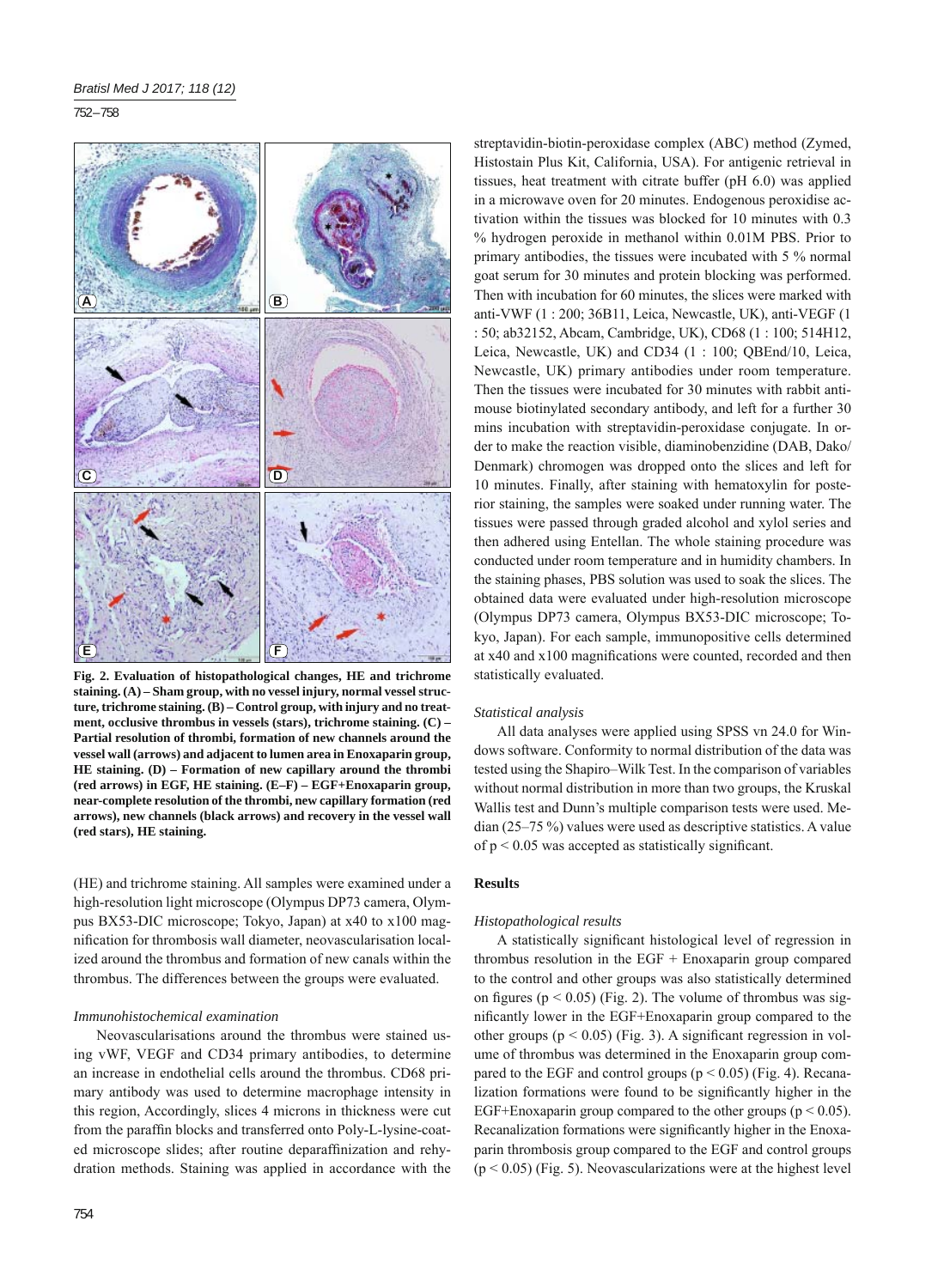

Fig. 3. immunohistochemical expression in thrombus EGF+Enoxaparin group for identification of neovascularization and macrophage accu**mulation: Immunopositive cells for VEGF (A), VWF (B), CD34 (C) (arrows) and CD68 (D) (stars) antibodies around the thrombi.**



**Fig. 4. Thrombus volume at day 10 after the procedure in rats treated groups.**

in the EGF+ Enoxaparin group compared to the other groups (p < 0.05) and statistically significantly higher in the EGF group compared to the control group ( $p < 0.05$ ). No neovascularisation was determined in the Enoxaparin group ( $p > 0.05$ ) (Fig. 6).



Fig. 5. Recanalisation (number of channels per field, 100x) after the **procedure in rats treated groups.**

*Immunohistochemical results*

Immunohistochemically, in the VEGF and vWF staining procedures, immunoreactive cell intensity determined around the thrombus was determined to be at a significantly high level in rats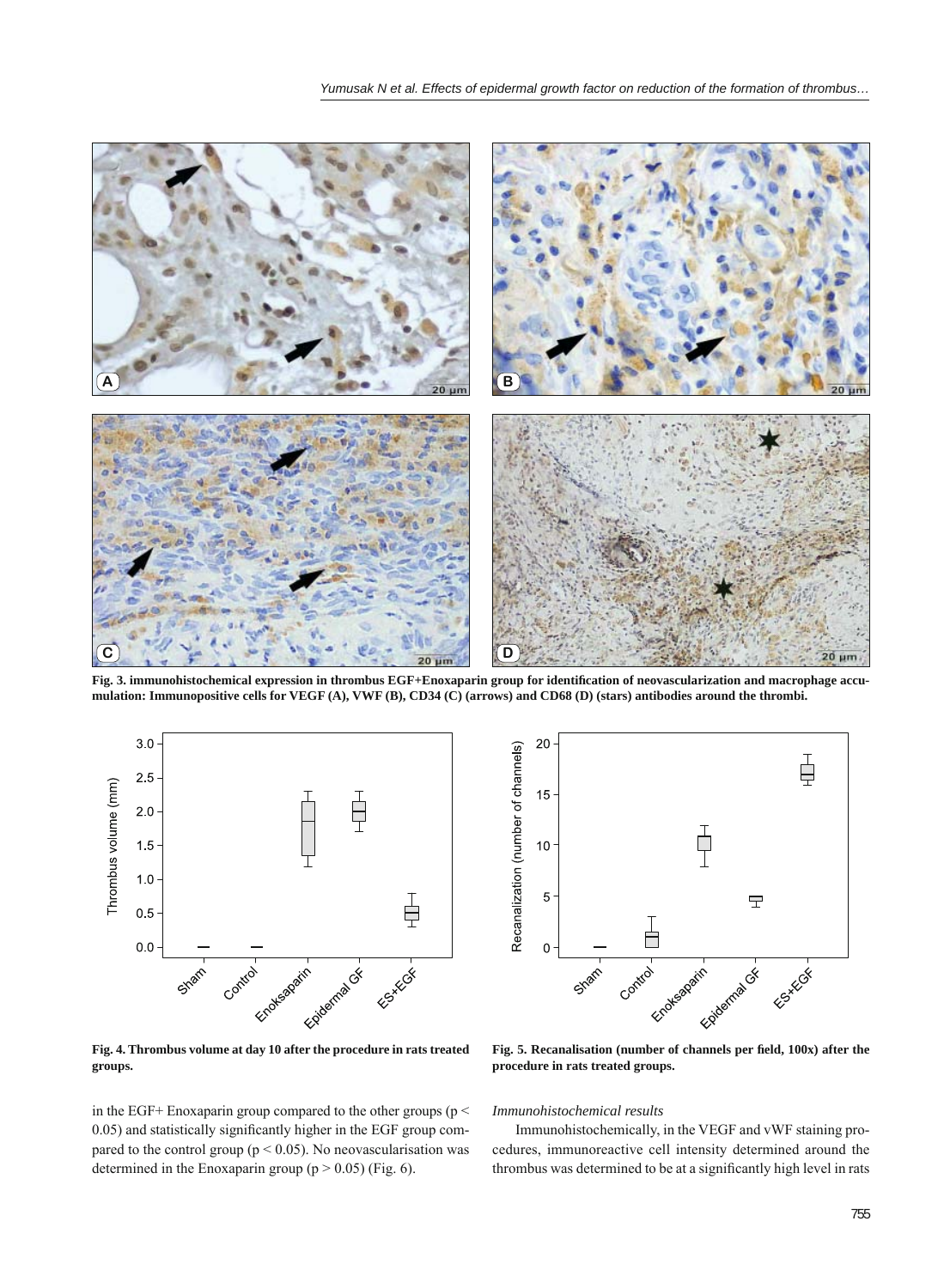752 – 758



Fig. 6. Neovascularization (channels per field, 100x) after the proce**dure in rats treated groups.**



Fig. 7. Comparison of five groups for mean VEGF immunopositive cell numbers (per field, 100x).

treated with EGF+Enoxaparin compared to the EGF only group (p < 0.05) (Fig. 3A). VEGF-positive cell intensity was determined to be statistically significantly higher in the EGF+ Enoxaparin group compared to the other groups ( $p < 0.05$ ) (Fig. 7). vWFimmunopositive cell intensity was observed to be statistically significantly higher in the EGF+ Enoxaparin group compared to the other groups  $(p < 0.05)$  (Fig. 3B, Fig. 8). CD 34 antibody-positive cell intensity was observed to be statistically significantly higher in the EGF+ Enoxaparin group compared to the other groups ( $p <$ 0.05) (Fig. 3C, Fig. 9). Macrophage accumulation (CD68) around the thrombus was determined to be statistically significantly higher in the EGF+Enoxaparin group compared to the Enoxaparin only and control groups  $(p < 0.05)$  (Fig. 3D, Fig. 10), and no statistical significance was found between the EGF+Enoxaparin and EGF treatment groups ( $p > 0.05$ ).



Fig. 8. Comparison of five groups for mean VWF immunopositive cell numbers (per field, 100x).



Fig. 9. Comparison of five groups for mean CD34 immunopositive cell numbers (per field, 100x).

## **Discussion**

Thrombosis is an important complication which occurs from damage developing in the vessel wall and may be life-threatening. Anti-thrombotics or anticoagulants are used to prevent the potential formation of a thrombus and for treatment of thrombosis, (20, 21). The aim of thrombosis treatment is to prevent local spread and the formation of emboli, and to increase the recanalization rate by accelerating the organization of a thrombus (22). Thrombotic medications are plasminogen activators which catalyze conversion to plasmin, which is involved in the degradation of endogenous plasminogen into fibrin (10). Fibrinolytic treatment, however, occurs through degradation of fibrin, which is the major component in a clot, by plasmin which is activated through intravenous, intra-arterial or direct administration of plasminogen activators into the clot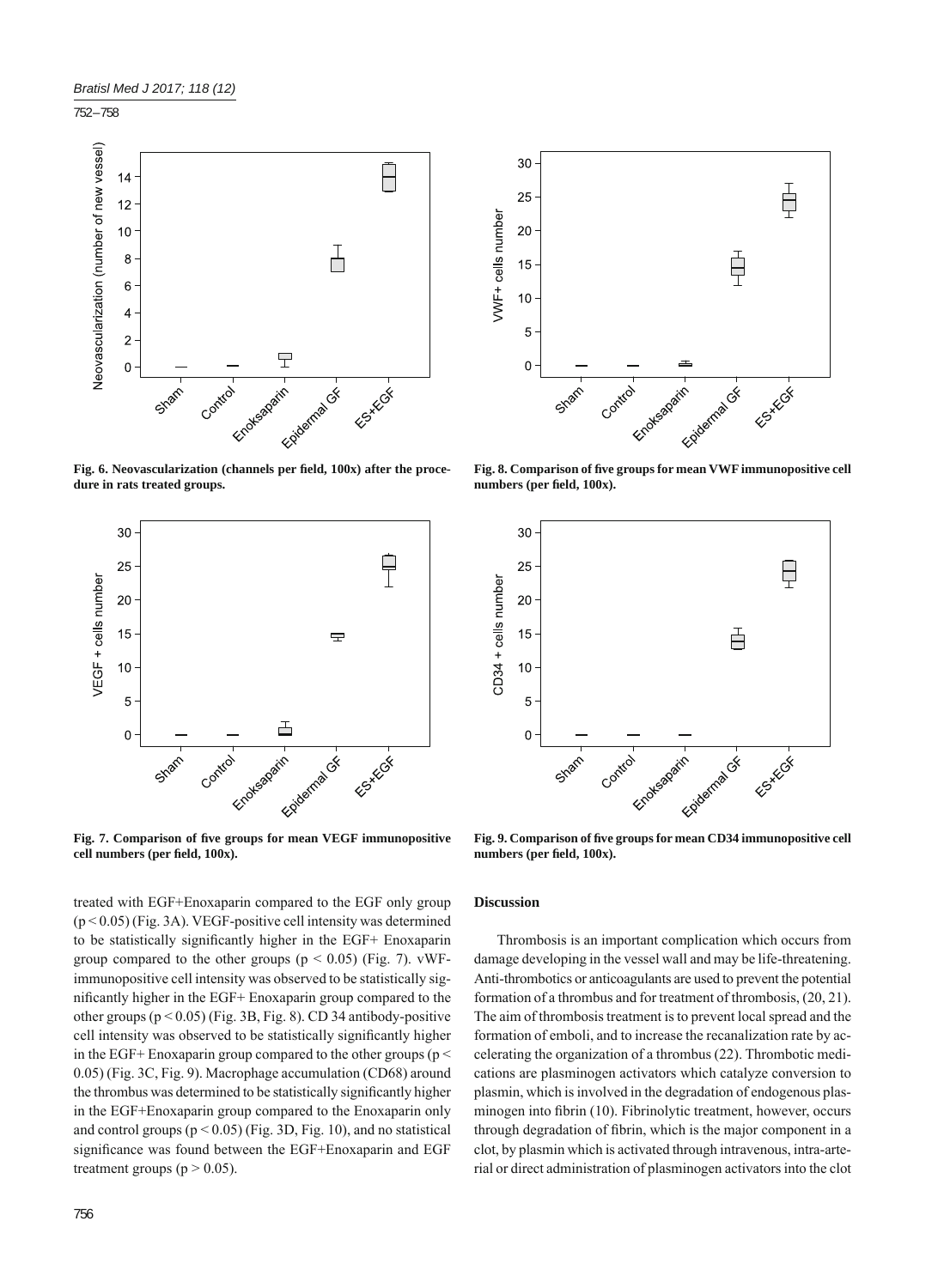

Fig. 10. Comparison of five groups for mean CD68 immunopositive cell numbers (per field, 100x).

(23). In a previous study, it was observed that Enoxaparin sodium, which is a low molecular weight heparin component with proven effectiveness, promoted the formation of new canals by accelerating thrombus resolution with a fibrinolytic effect  $(9, 11)$ . It was determined that when Enoxaparin was used alone, the number of canals increased and the volume of the thrombus regressed, although neovascularisation did not occur. In addition, it was noticeable that when used with EGF, there was both a marked increase in the formation of canals and a significant reduction in thrombus volume.

In recent studies, it has become obvious that various new approaches have been sought for the preservation and treatment of thrombosis. Varma et al (24) reported in an experimental study that there was a significant increase in numbers of recanalization in basic fibroblast growth factor (bFGF) treatment but it had no effect on the organization of thrombus. Waltham et al (25) reported that VEGF treatment enhanced neovascularisation and recanalization, and helped regression of thrombus. Previous studies have determined that defibrotid triggers the formation of new canals and reduces the volume of thrombus via a fibrolytic effects in thrombosis (19). In the current study, however, with concomitant application of EGF and Enoxaparin, both healing of the vascular injury through repair and the prevention of recurrence of thrombosis were ensured, and a double-sided treatment was applied ensuring rapid resolution of the thrombus. In a similar experimental rat model study by Dilli et al (19) it was reported that with stem cell treatment, there was an increase in numbers of recanalizations and neovascularisations of thrombus and a significant reduction of the thrombus volume.

Organization in tissue damage has a complex structure involving various factors. Fibroblast activation, macrophage accumulation and endothelial cell proliferation in particular have important roles in wound healing (26, 27, 28). Endothelium, fibroblast and smooth muscle cells have receptors secreted by EGF. These receptors exhibit a chemotactic effect by stimulating DNA synthesis

on these cells, as well as accelerating wound healing by ensuring stimulation of angiogenesis and collagenesis (16, 17). EGF applications are successful especially in the treatment of wounds because of the stimulatory effect on growth and reproduction of fibroblasts, keratinocytes and vascular endothelial cells. Tarnawski and Jones (29) determined positive effects of EGF in the healing of ulcers which develop in the gastrointestinal system. Procaccino et al (30) also determined that experimentally, EGF reduced inflammation and accelerated mucosal repair in the healing of colitis and duodenal ulcers. Tuyet et al (31) reported that EGF application accelerated vascularisation and had positive effects on wound healing in diabetic patients where the healing of foot wounds is particularly challenging. Kennedy et al (14) reported that EGF suppressed renal tubular apoptosis following ureteral obstruction. It has been determined that EGF enhances healing and regeneration in ischemic renal injury induced in experimental rats (32, 33).

Many studies have also shown the positive effects through stimulation of epithelisation and vascularisation of EGF in burn injury treatment (16, 17, 28, 30). EGF has effects on wound healing with its inflammatory, fibroblastic activation and remodelling in all cases of tissue damage (28, 30). The organization and resolution of a thrombus which has formed as a result of a vascular injury has the characteristics of general wound healing (34). In the current study, it was also observed that EGF has a healing effect on vessels and on neovascularisation. In the literature, there are few studies on the effect of EGF on vessels. In one study, it was shown that EGF enhanced healing in the damaged artery and thereby exhibited a vasoprotective effect. In another study which examined neovascularisation it was demonstrated that EGF promoted angiogenesis in the same way as VEGF and FGD (35).

The current study results, in agreement with the findings of previous studies determined that EGF enhanced neovascularisation and the organization of thrombus, in a similar way to wound healing and the vessel wall injury was repaired by promoting macrophage accumulation. The current study also showed that neovascularization, which is one of the important markers of wound healing in particular, significantly increased around the thrombus together with both histological and immunohistochemical markers. It was also determined that in the group with significant organization of thrombus, macrophage accumulation was immunohistochemically strong and CD68 antibody-immunopositive cells were present at the site of the thrombus. Furthermore, with the well-known thrombolytic effect of Enoxaparin, a reduction in volume of the thrombus and an increase in the number of new canals were observed.

In conclusion, the effectiveness of EGF in the treatment of thrombosis was recognized in this study. This histopathological and immunohistochemical study conducted with EGF revealed that EGF accelerated healing in the thrombosed vessel wall, triggered neovascularisation and was therefore effective in organization of the thrombus. It was also determined that when used concomitantly with Enoxaparin, which is an anticoagulant agent, a synergistic effect occurred and thrombus resolution was accelerated. All these findings indicate that EGF may be used in the treatment of thrombosis.